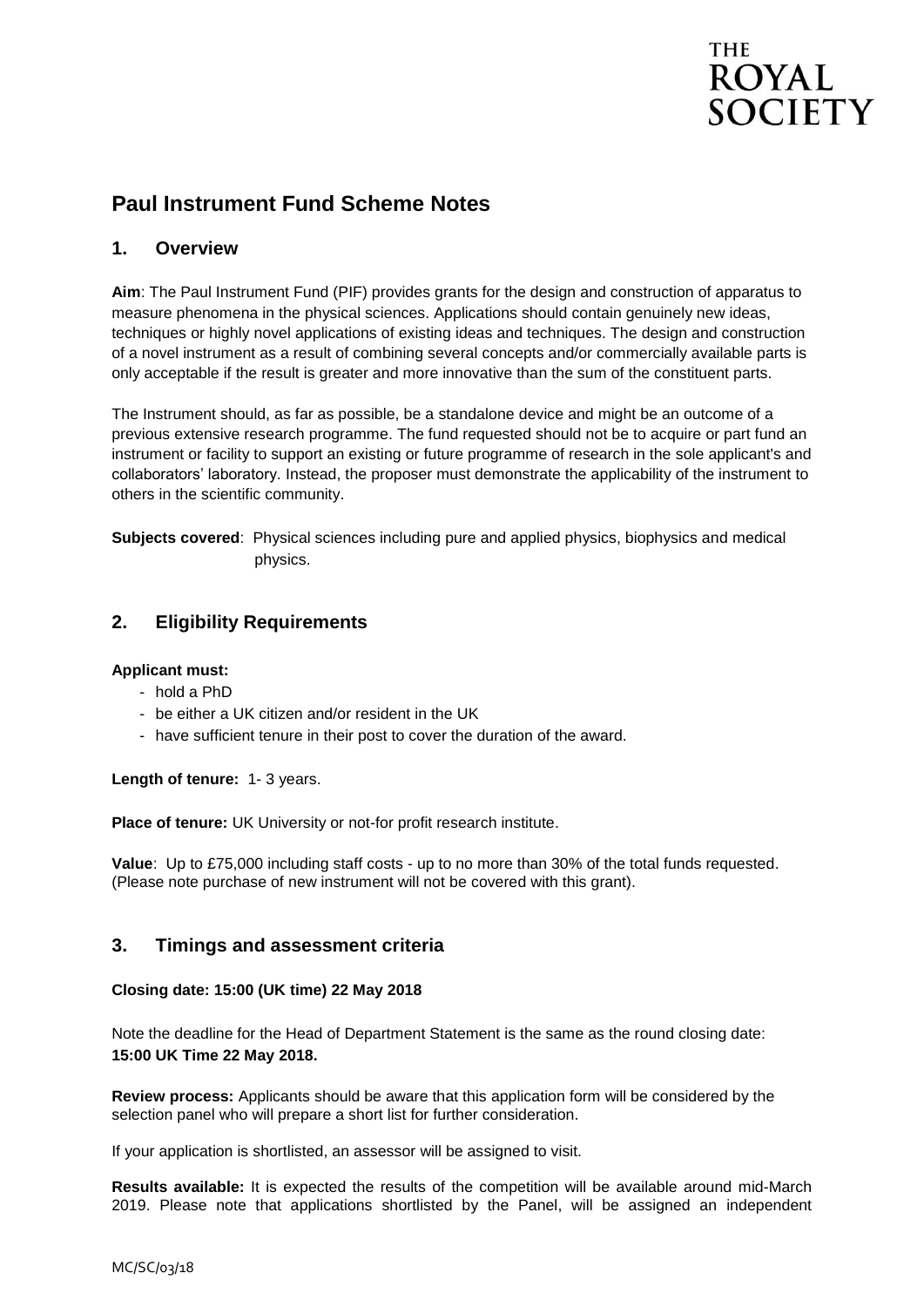assessor that will visit and discuss your application with you, which is likely to fall between October to December 2018. The assessor will then make a recommendation to the committee. Final discussion of recommendations will be discussed by the Panel in February 2019.

#### **Assessment criteria**

The PIF committee also takes particular note of the following:

- The novelty aspect of the instrument proposed, applications are expected to be genuine new ideas, techniques or highly novel applications of existing ideas and techniques
- The feasibility of constructing the instrument and its successful operation
- The urgency of the instrument in terms of value to others and the contribution to science
- The value of the research within a broader scientific context, including any planned technology transfer or wealth creation; especially with an industrial application

#### **Other Important information to note:**

**Intellectual Property:** The Paul Instrument Fund was established through the will of the late R W Paul, which specifies that awardees should not obtain patents for instruments supported by Paul Instrument Fund money without first agreeing to such conditions and stipulations which the Fund Committee might impose. If successful, awardees who intend to licence or in any way generate income from an instrument developed or supported by the Paul Instrument Fund must first agree suitable conditions with the Fund Committee.

- Applications will be made using the new Flexi-Grant® system. FAQ and Troubleshooting information can be found online [\(support.flexigrant.com/support/home\)](https://support.flexigrant.com/support/home)
- Please read the enclosed scheme guidance notes to help you complete your application.
- If your research will generate data of significant value to the research community, we ask you to provide additional information on your data management and sharing plan.

### **4. Application Guidance Notes**

#### **Using Flexi-Grant®**

Applications can only be submitted online using the Royal Society's Grants and Awards management system (Flexi-Grant®) via [https://grants.royalsociety.org](https://grants.royalsociety.org/)**.** Further information about the Grants and Awards Management system can be found via [https://royalsociety.org/grants-schemes](https://royalsociety.org/grants-schemes-awards/grants/flexi-grant/)[awards/grants/flexi-grant/.](https://royalsociety.org/grants-schemes-awards/grants/flexi-grant/) If you have not previously used Flexi-Grant®, please follow the registration process from the Flexi-Grant®, homepage. **Paper-based applications will not be accepted.**

Before completing the online form, all applicants should check that they comply with the eligibility requirements and ensure all necessary information is presented in the application. These requirements are strictly adhered to and applications without all the necessary information, or evidence to show the assessment criteria are met, will be rejected.

#### **All applications must be approved by the UK Host Organisation before you can submit via Flexi-Grant®. Late applications will not be accepted.**

#### **ORCID identifier**

All applicants applying to the Royal Society will be required to submit an ORCID (Open Researcher and Contributor ID) identifier before their application will be accepted for submission. ORCID maintains a registry of unique researcher identifiers and a transparent method of linking research funding, research publications, research data and any other research outputs to these unique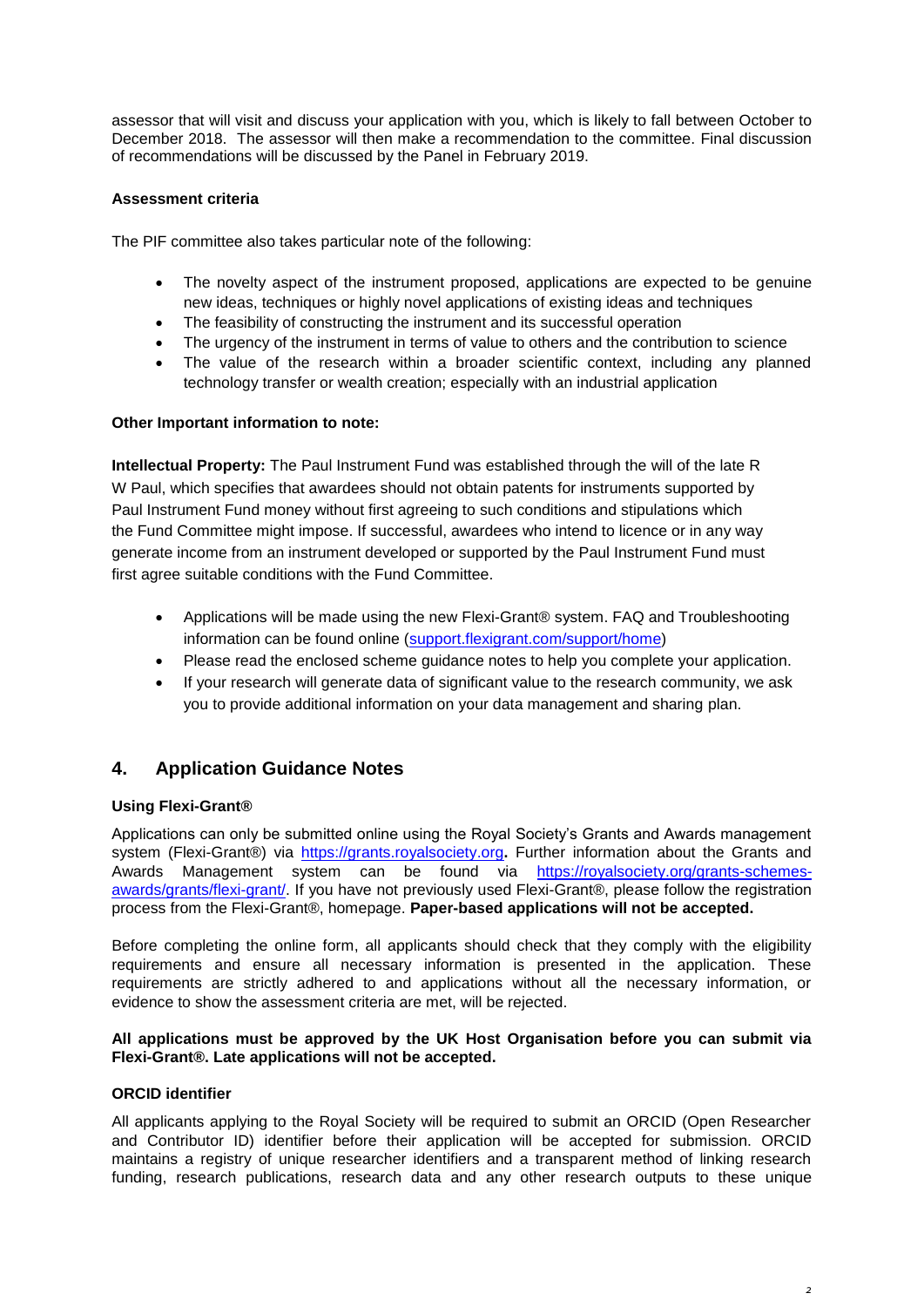identifiers. This is a mandatory requirement at the application submission stage only. You can register for an ORCID identifier via [https://orcid.org/register.](https://orcid.org/register)

#### **Adding Participants**

All applications must be commenced by the UK applicant. To invite a participant (i.e. Head of Department) to your application, the participant will need to be registered on Flexi-Grant®. You will need to ensure you have their registered email address to invite the participant on the participant tab. **Once participants have completed all their sections of the application form, please remind them to select 'Save & Submit' on the application form page or select 'Submit your contribution' on the summary page.** 

The Research Support role displayed under the participants tab is an optional role, which allows you to invite an individual from the relevant UK Host Organisation research support team to review and amend the application prior to submission. The primary purpose is to ensure that the requested finances have been recorded correctly for this specific grant programme.

As this is an optional role, it will not affect your ability to submit your application for approval.

#### **Completing the application form**

Note that questions with \* are mandatory fields. Please read these guidance notes carefully as you complete the form.

The application can be completed by using the navigation tabs on the application summary page, with each page categorised as follows:

> **Summary Eligibility Criteria Contact Details Applicant Career Summary Research Proposal Use of Animals in Research Financial Details Applicant Declaration Head of Department Support**

A full list of question fields to be completed as part of the application can be found in the following pages. In the following table each box represents a page of the application form; the left-hand column contains the questions within each of these pages as set out in the form; the right-hand column contains useful guidance on its completion.

**Please note that questions with \* are mandatory fields, which is typically the majority of questions. You will only be able to submit your application for approval by the Host Organisation once all sections of the application form have been marked as complete, and your participants have marked their work as complete (please check the status of participants under the participants tab on the application form summary page). Late applications will not be accepted.**

| Summary              |                                                                                                                                                                                                                                                                                                                                                                                                                                                                                                                                               |
|----------------------|-----------------------------------------------------------------------------------------------------------------------------------------------------------------------------------------------------------------------------------------------------------------------------------------------------------------------------------------------------------------------------------------------------------------------------------------------------------------------------------------------------------------------------------------------|
| <b>Summary Table</b> | The summary page of the application form provides instructions for submission of<br>your application for approval from the UK Host Organisation. In addition you are<br>provided with an overview for each section of your application form, the<br>approximate length of time it will take to complete each section, and the number of<br>participants required to participate in completion of your application from.<br>Participants can be invited from the participant 'tab' which can be located just<br>above the page summary header. |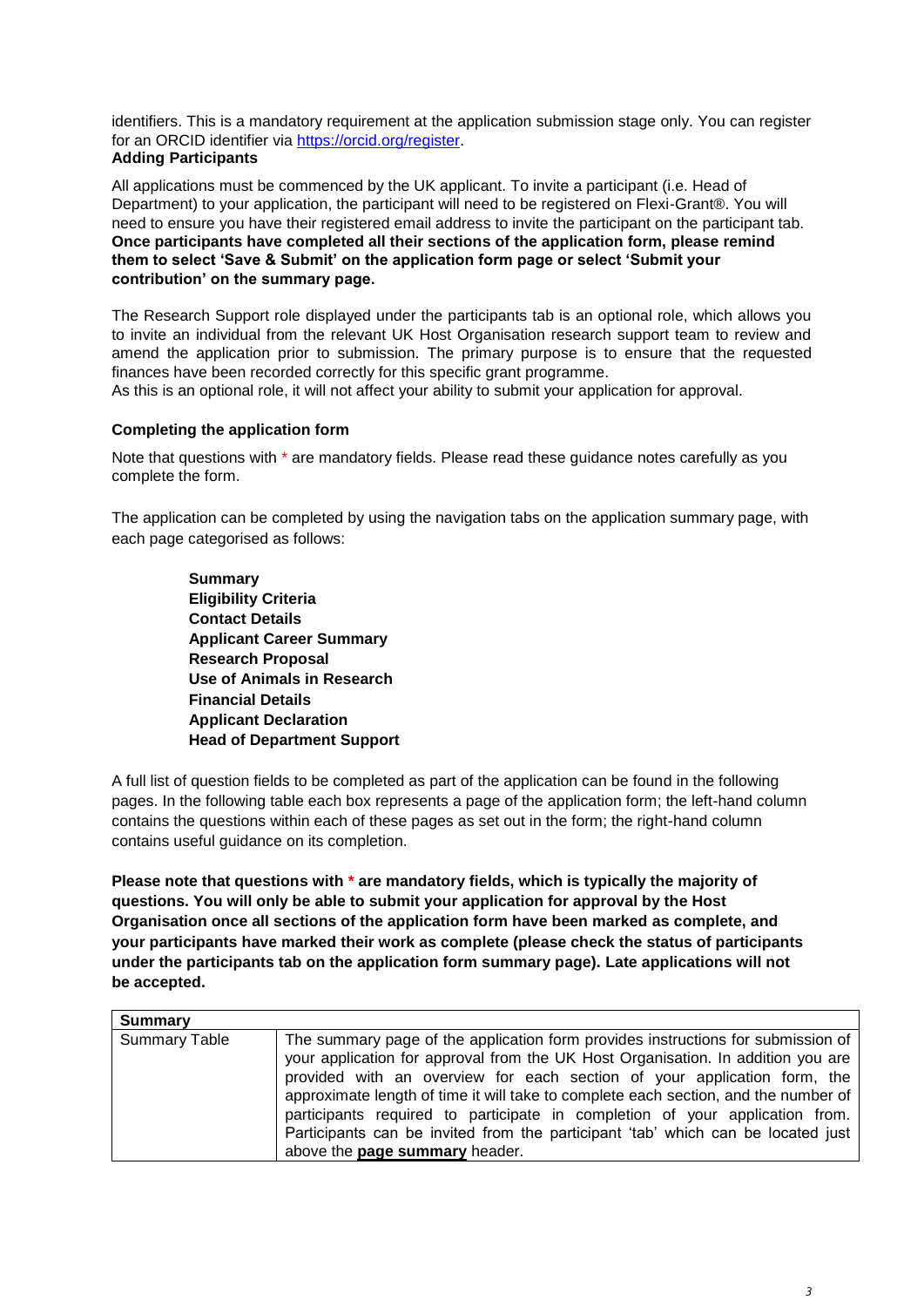| <b>Eligibility Criteria</b> |                                                                                       |
|-----------------------------|---------------------------------------------------------------------------------------|
| Eligibility Criteria*       | Details of the eligibility criteria can be found on page 1. Please make sure that you |
|                             | meet all the eligibility criteria.                                                    |

| <b>Contact Details</b>                                 |                                                                                                                                                                                                                                                                                                                                                                                                   |
|--------------------------------------------------------|---------------------------------------------------------------------------------------------------------------------------------------------------------------------------------------------------------------------------------------------------------------------------------------------------------------------------------------------------------------------------------------------------|
| Title, Names, address,<br>organisation and<br>country* | Review and complete your <b>personal details</b> accurately. Errors in this section can<br>cause difficulties in processing your application. The address must be of the<br>organisation at which you are employed.                                                                                                                                                                               |
|                                                        | Note: correspondence in connection with this application will be sent to the<br>applicant.                                                                                                                                                                                                                                                                                                        |
| Email address*                                         | This field defaults to the account in which the application has commenced, and is<br>where all correspondence pertaining to the application throughout the application<br>process, and in the event of the application being successful, will be sent. The<br>applicant must therefore commence the application using the login email address<br>used to register a user account on Flexi-Grant®. |

| <b>Applicant Career Summary</b>                     |                                                                                                                                                                                                                                                          |  |
|-----------------------------------------------------|----------------------------------------------------------------------------------------------------------------------------------------------------------------------------------------------------------------------------------------------------------|--|
| <b>Title of Current</b><br>Position*                | Please state the title of your current position. (20 words max.)                                                                                                                                                                                         |  |
| Host Organisation*                                  | Please select the organisation where the award will be held from the drop down list.<br>Please note that this should be the official name of your current employer.                                                                                      |  |
| Current<br>Department*                              | Please enter details of your current department name (e.g. Department of<br>Astrophysics).                                                                                                                                                               |  |
| <b>Current Position</b><br>Start Date *             | Please enter the date when your current position started.                                                                                                                                                                                                |  |
| <b>Current Position</b><br>end Date*                | Please enter the date when your current position is expected to finish. If you are on<br>a permanent contract please enter 31 December 2050 as your end date.                                                                                            |  |
| PhD Award Date*                                     | Please enter the date that you were awarded your PhD. If you have not received<br>your PhD, please enter your expected completion date below. If you do not hold a<br>PhD please enter 00/00/0000.                                                       |  |
| Qualifications *                                    | Please list all your qualifications in reverse chronological order.                                                                                                                                                                                      |  |
|                                                     | Note: Please retrieve your qualifications from ORCID or list all your qualifications in<br>reverse chronological order.                                                                                                                                  |  |
| Career History *                                    | Please list all of your appointments since your PhD and the dates in reverse<br>chronological order, stating if part-time (and percentage part-time) when necessary.                                                                                     |  |
|                                                     | Note: Please retrieve your career history from ORCID or list all your posts and the<br>dates in reverse chronological order.                                                                                                                             |  |
| Subject Group *                                     | Please select the subject group that most closely reflects your area of research from<br>the drop-down menu.                                                                                                                                             |  |
| Summary of Your<br>Current Research *               | Please provide an outline summary of your present research. Please also include a<br>brief comment on the strength of your organisations. (200 words max.)                                                                                               |  |
| List your key and/ or<br>relevant<br>publications * | Please provide details of authors, titles and references of your best publications in<br>refereed journals, in reverse chronological order. You should choose not only the<br>best but also those most relevant to the application to support your case. |  |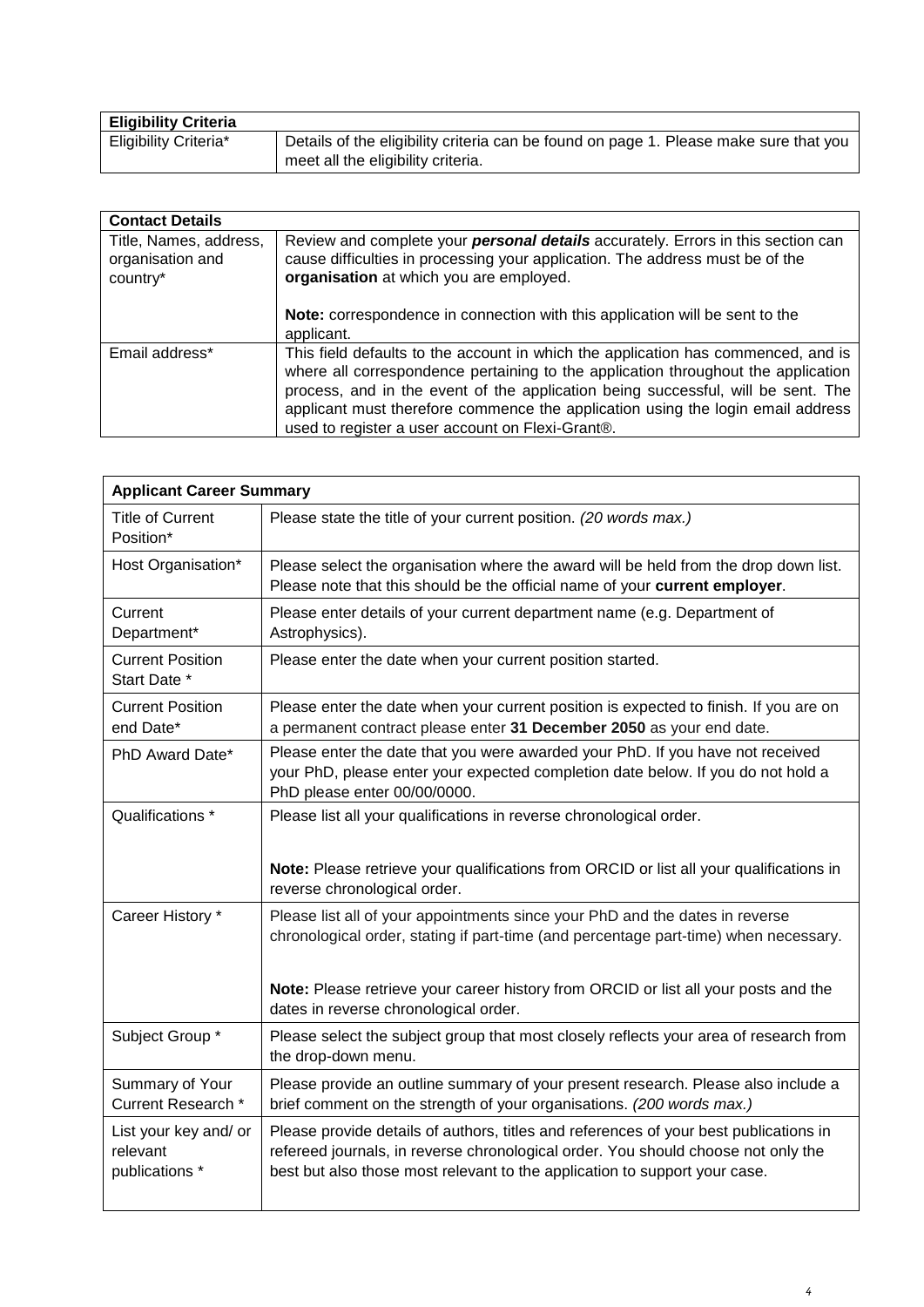|                               | Please provide up to five of your best publications.                                                                    |
|-------------------------------|-------------------------------------------------------------------------------------------------------------------------|
|                               | <b>Note:</b> Please retrieve your key publication from ORCID or list your publication n<br>reverse chronological order. |
| Applicant Research<br>Funding | Please list all your current and previous research funding in reverse chronological<br>order.                           |
|                               | You should include details of any current and previous research funding relating to<br>the proposed project.            |
| Pending<br>Applications       | Please give details of any pending applications for research support or details of any<br>pending patents.              |
|                               | You should include details of any pending applications relating to the proposed<br>project.                             |

| <b>Research Proposal</b> |                                                                                                                                                                                                                                                                                                                                                                                                              |
|--------------------------|--------------------------------------------------------------------------------------------------------------------------------------------------------------------------------------------------------------------------------------------------------------------------------------------------------------------------------------------------------------------------------------------------------------|
| Project Title *          | Please provide a title for the proposed instrument. (20 words max)                                                                                                                                                                                                                                                                                                                                           |
| Start Date *             | Please enter the proposed start date of the project. This must be on or after 1 <sup>st</sup> April<br>2019                                                                                                                                                                                                                                                                                                  |
| End Date *               | Please enter the proposed end date of the project. This must be within three years of<br>the start date                                                                                                                                                                                                                                                                                                      |
| Keywords*                | Please provide 5-10 keywords that could be used to describe your research. This will<br>aid with identifying the most appropriate peer reviewers.                                                                                                                                                                                                                                                            |
| Subject Group *          | Please select the subject group that most closely defines the research area of the<br>research proposal from the drop-down menu.                                                                                                                                                                                                                                                                             |
| Subject Area*            | Please select one or more subject areas that most clearly defines the research area<br>of the research proposal from the subject sub-category list.                                                                                                                                                                                                                                                          |
| Lay Summary *            | Please provide a lay summary of your proposed project. This should be<br>understandable by a layperson. Explain why you have chosen to work in this subject<br>area and what it is about your proposed research that you find particularly exciting,<br>interesting or important. If applicable, please also explain the potential impact or<br>wider benefits to society of your research. (250 words max.) |
| Research Proposal        | Please provide the details of the proposed programme of work, commenting<br>specifically on what your scientific question is, why it is important and what your<br>experimental approach will be during the duration of the award.                                                                                                                                                                           |
|                          | Text box (4000 words) or PDF Upload (Do not exceed 4 pages of A4, portrait<br>orientation. Please do not use a text size smaller than Arial 10 and please also<br>ensure that the PDF document is not more than 3MB. Applicants are requested to<br>make sure uploaded PDF documents are unlocked.                                                                                                           |
| Participants             | List other project participants, their current academic role/post and why you wish to<br>include them on the project. For example, this could be a co-applicant (200 words<br>$max.$ )                                                                                                                                                                                                                       |
| Patents                  | Please tell us about any patent you hold relating to the proposed project.                                                                                                                                                                                                                                                                                                                                   |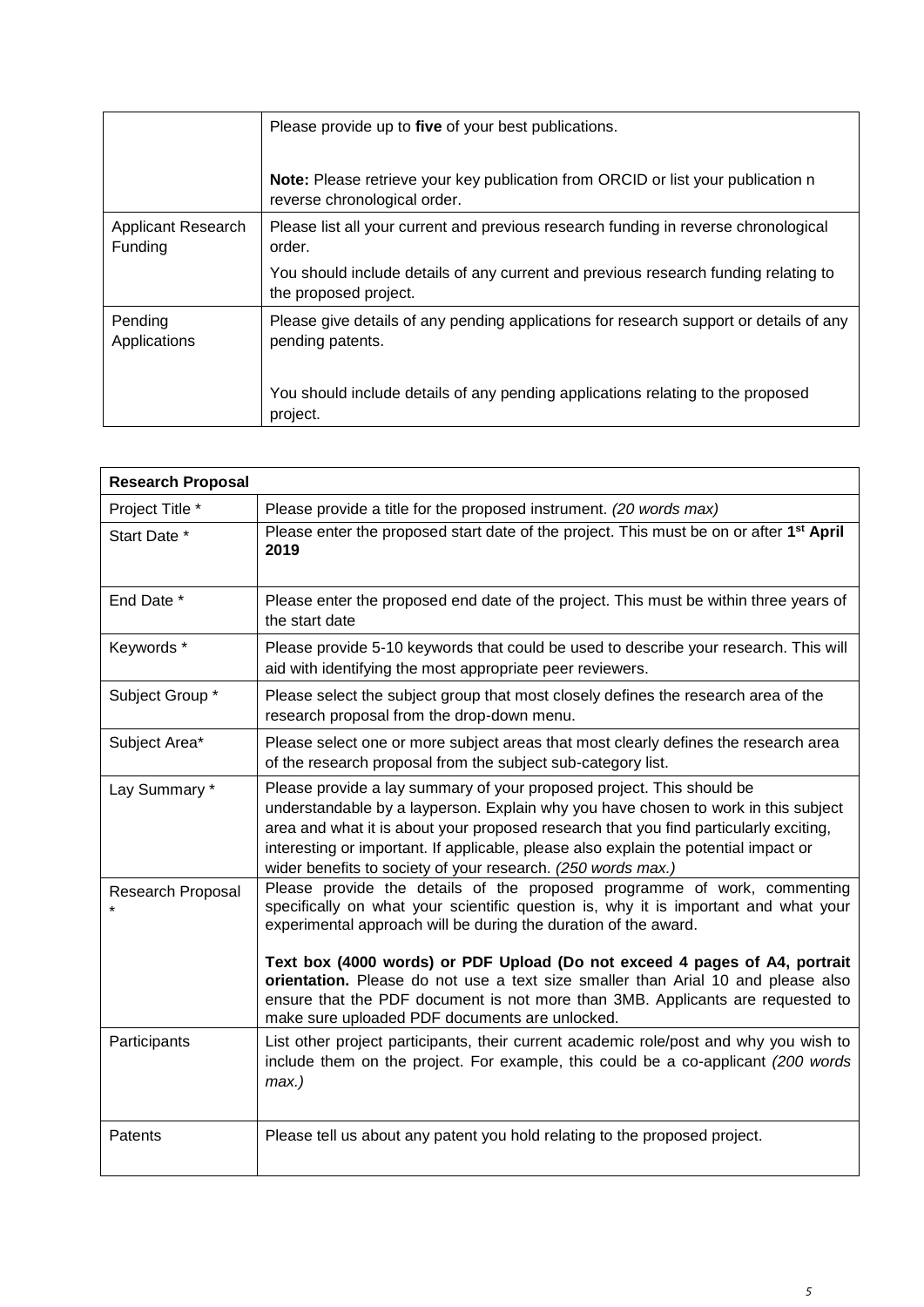| Commercialisation                                       | Please tell us about any commercial partnership agreements you plan to have, and<br>with whom? Plus, what plans, if any, you have to exploit the commercial or economic<br>benefits resulting from the construction of the instrument?                                                                                                                                                                                                                                                                   |
|---------------------------------------------------------|----------------------------------------------------------------------------------------------------------------------------------------------------------------------------------------------------------------------------------------------------------------------------------------------------------------------------------------------------------------------------------------------------------------------------------------------------------------------------------------------------------|
| Other apparatus                                         | Please provide details of similar instruments or prototypes which may be applicable<br>or relevant to your application. (Maximum 500 characters including spaces)                                                                                                                                                                                                                                                                                                                                        |
| Outline of Data<br>Management and<br>Data Sharing Plan* | If the proposed research will generate data that is of significant value to the research<br>community, then please provide details of your data management and sharing plan.<br>$(200$ words max.)                                                                                                                                                                                                                                                                                                       |
|                                                         | The Society supports science as an open enterprise, and is committed to ensuring<br>that data outputs from research supported by the Society are made publically<br>available in a managed and responsible manner, with as few restrictions as possible.<br>Data outputs should be deposited in an appropriate, recognised, publically available<br>repository, so that others can verify and build upon the data, which is of public<br>interest.                                                       |
|                                                         | The Society does not dictate a set format for data management and sharing plans.<br>Where they are required, applicants should structure their plan in a manner most<br>appropriate to the proposed research. The information submitted in plans should<br>focus specifically on how the data outputs will be managed and shared, detailing the<br>repositories where data will be deposited. In considering your approach for data<br>management and sharing, applicants should consider the following: |
|                                                         | • What data outputs will be generated by the research that are of value to the<br>public?                                                                                                                                                                                                                                                                                                                                                                                                                |
|                                                         | • Where and when will you make the data available?                                                                                                                                                                                                                                                                                                                                                                                                                                                       |
|                                                         | • How will others be able to access the data?                                                                                                                                                                                                                                                                                                                                                                                                                                                            |
|                                                         | • If the data is of high public interest, how will it be made accessible not only for<br>those in the same or linked field, but also to a wider public audience?                                                                                                                                                                                                                                                                                                                                         |
|                                                         | • Specify whether any limits will be placed on the data to be shared, for<br>example, for the purposes of safeguarding commercial interests, personal<br>information, safety or security of the data.                                                                                                                                                                                                                                                                                                    |
|                                                         | • How will datasets be preserved to ensure they are of long-term benefit?                                                                                                                                                                                                                                                                                                                                                                                                                                |

### **Use of Animals in Research**

The Royal Society is committed to supporting the development of alternative methods to reduce and/or replace the use of animals in research. Applicants proposing to use animals in their research must ensure that the use of animals falls within the regulations stipulated in the Animals (Scientific Procedures Act) 1986 and subsequent amendments. Additionally, applicants should continually be aware of developments in best practice, and adopt the principles of the **3Rs** [\(https://www.nc3rs.org.uk/the-3rs\)](https://www.nc3rs.org.uk/the-3rs) when designing and conducting experiments on animals.

As a funder of research, the Society takes its responsibilities towards the UK Animals (Scientific Procedures Act) 1986 seriously, and requires applicants to consider the questions below when preparing grant applications that include the use of animals.

| Does your proposal | Select 'Yes' or 'No'. If you have selected 'Yes' it is mandatory to complete all of the |
|--------------------|-----------------------------------------------------------------------------------------|
| involve the use of | relevant questions on the Use of Animals in Research page.                              |
| animals or animal  |                                                                                         |
| tissue?*           |                                                                                         |

| <b>Financial Details</b> |  |  |
|--------------------------|--|--|
|                          |  |  |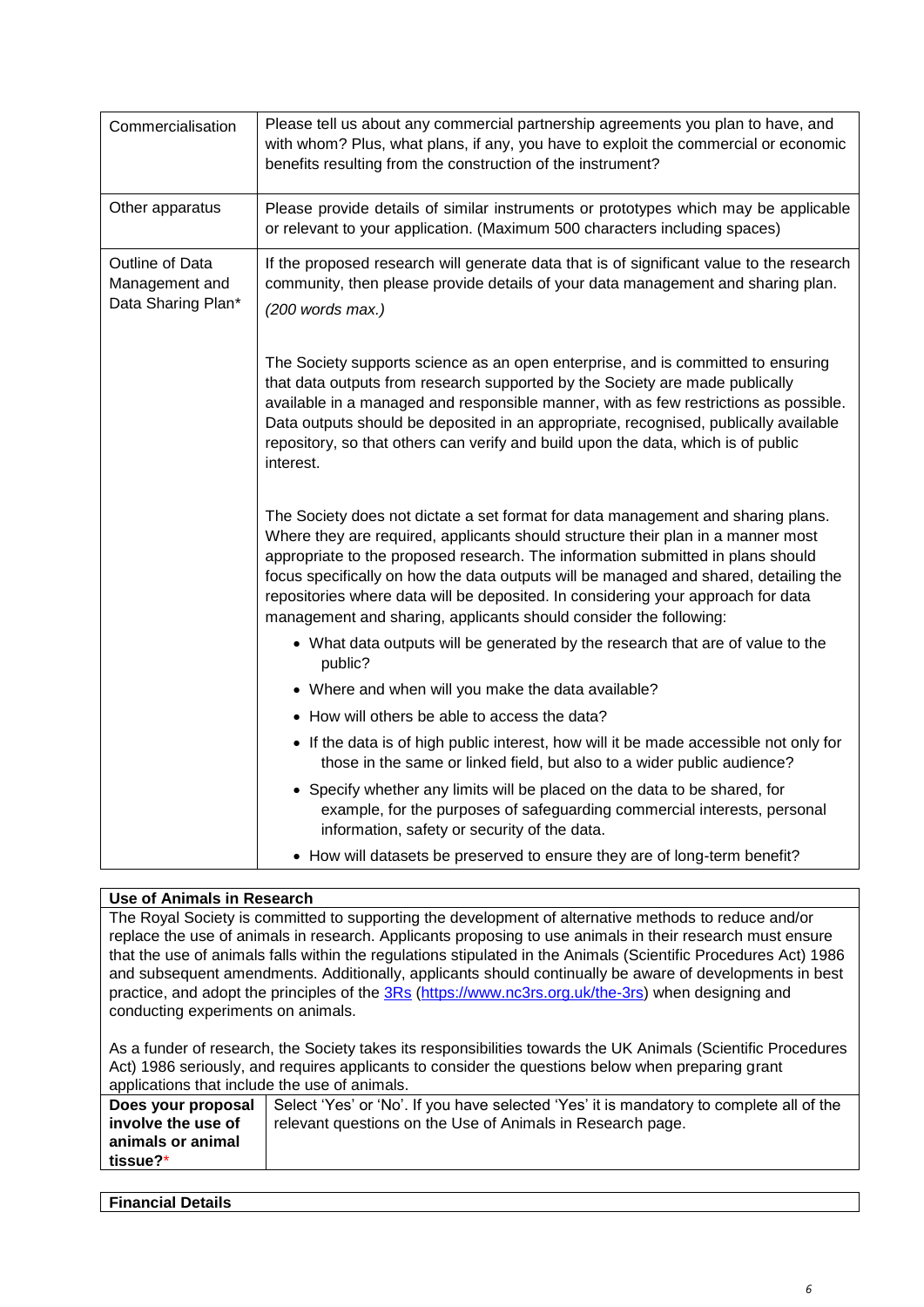| General Information               | Please provide a summary of your requested budget in the table provided. The total<br>requested cost should not exceed £75,000 (including VAT if applicable).                            |
|-----------------------------------|------------------------------------------------------------------------------------------------------------------------------------------------------------------------------------------|
|                                   | Please include a breakdown of proposed expenditure including details of basic<br>salary, consumables and equipment.                                                                      |
|                                   | Applicants must consult with the appropriate financial administrators when<br>completing these details. Please note this scheme is not covered by Full Economic<br>Costing.              |
| <b>Financial Details</b>          | Please provide details of the funding required for each year of the research grant<br>under the relevant headings.                                                                       |
| Basic Salary*                     | State the required basic salary contribution. Salaries should be as up to date as<br>possible and include earnings related national insurance contributions, impending<br>increases etc. |
|                                   | No provision can be made for university overheads                                                                                                                                        |
|                                   | Salaries should form no more than 30% of the total funds requested<br>$\bullet$                                                                                                          |
| Equipment *                       | Please note purchase of new instrument will not be allowed                                                                                                                               |
| Consumables*                      |                                                                                                                                                                                          |
| Justification for                 | Please provide justification for the amount requested.                                                                                                                                   |
| Salary*                           |                                                                                                                                                                                          |
| Justification for<br>Equipment*   | Please fully justify your request for equipment.                                                                                                                                         |
| Justification for<br>Consumables* | Please provide justification for the amount requested.                                                                                                                                   |

#### **Applicant Declaration**\*

By completing this section you are declaring that the information you have provided in your application is true and correct.

- You are also signing to confirm the following: You have read the Terms and Conditions of Award under which Royal Society grants are awarded and, if a grant offer is made, you agree to abide by them.
- You have access to the necessary facilities to enable you to deliver the research proposed, and will continue to have access to the facilities for the duration of the project.
- You have agreed with your Head(s) of Department that you will be afforded sufficient time and resources to deliver the research project as described in this application.

#### **Head of Department Support**\*

Confirmation of support of the project is required from the departmental head of the applicant. The applicant must invite the departmental head to participate in completion of the application form before it can be submitted for approval.

Head of department should provide a statement on the suitability of the candidate and the merit of the project. In addition outline the proposed support to be provided to the candidate during the grant.

Please ensure that you use the correct email address when inviting your Head of Department. In the event that the "applicant" is the Head of Department, statements will need to be supplied by the individual to whom the "applicant" reports i.e. a Dean or Head of Faculty.

**Before inviting the Head of Department to participate in completion of your application form, the Applicant is instructed to ensure that the Head of Department are willing and available to provide a confirmation of support prior to the round closing date. Incomplete confirmations will mean that an**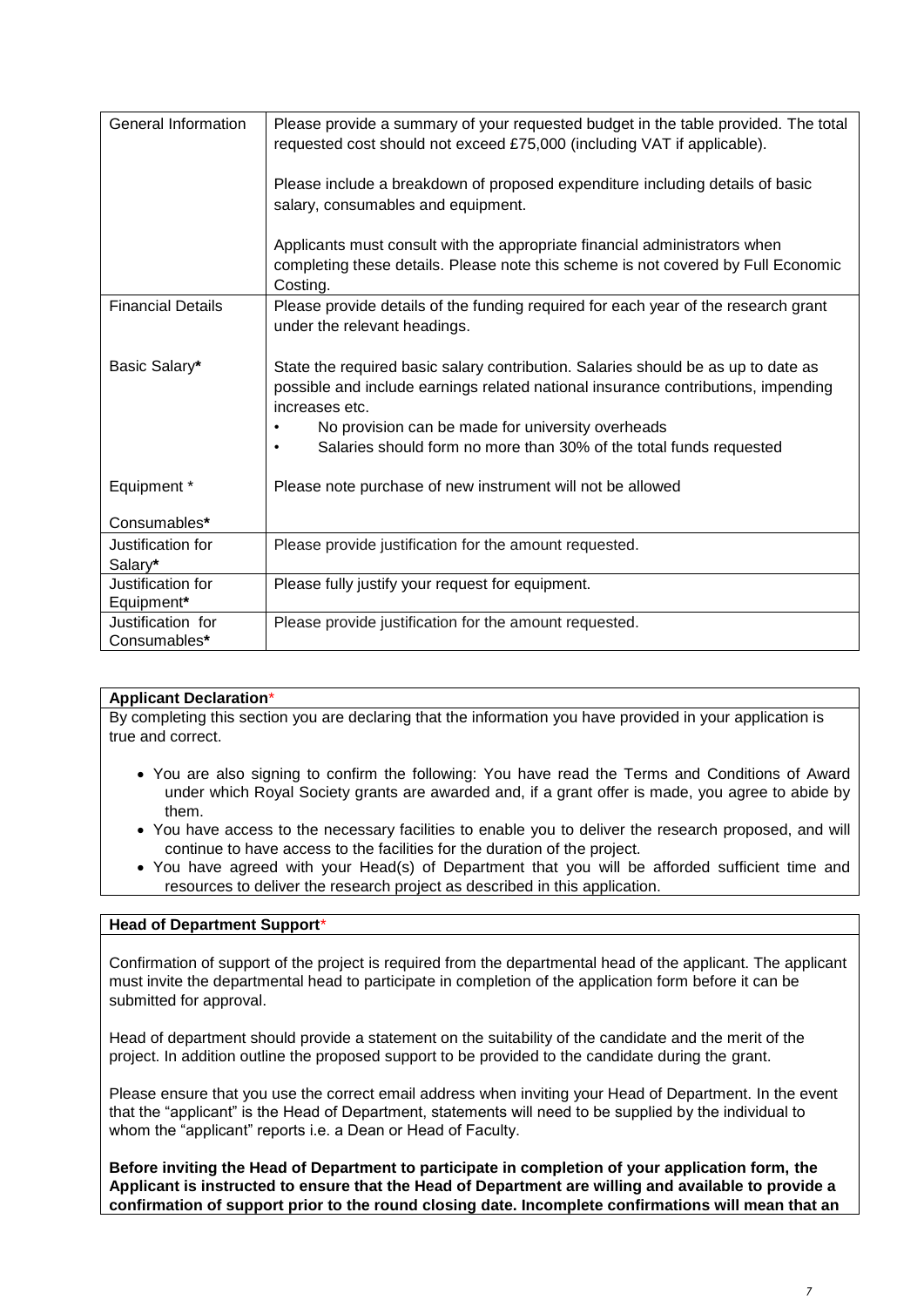#### **application cannot be submitted and will be deemed to be ineligible.**

Please check which email address the Head of Department would like you to use as they may already be registered with a user account on Flexi-Grant®. It is **important** that you enter the correct email addresses when inviting the Head of Department to support your application, as an email will be sent automatically from Flexi-Grant® to the Head of Department with instructions for viewing your application and providing their support. Any mistakes in the email addresses supplied will delay the progress of your application.

It is the responsibility of the applicant to:

- Inform both the academic and industrial Head of Department of the deadline
- Liaise with the Head of Department to ensure that they have received their invitation with instructions to participate in completion of your application, as no provision is made for non-receipt of these automatic emails.
- Keep track of the progress of Head of Department completion status on your application summary page. You can issue a **reminder** email through the participants tab on your application summary page.

If the instruction email from the Royal Society has not been received please:

- a) double check the accuracy of the email address supplied on the application form
- b) advise the intended recipient to check their spam filters/junk folders
- c) contact the Royal Society with an alternative email address for the recipient

The Royal Society will not be held responsible for automated emails that are not received due to address errors or spam filters.

Once you have submitted your application for approval by your host organisation, automatic emails will be sent to the approving department of your host organisation asking them to log on to the system. You will not be able to submit your application until it has been sent to your host organisation for approval. The organisation approver will either: approve and submit your application, contact you to request modifications, or decline your application and contact you. It is recommended that you allow at least five working days before the deadline for this process.

Please be aware that it is your responsibility to ensure that you complete your application in time for your host organisation to process it (including requesting changes) and provide their approval by the closing date.

If your host organisation approver requests modifications through the Flexi-Grant email facility, they can unlock your application, allowing you to edit it. If they are unsure how to do this, they should contact the Grants Section. Once you have completed the requested changes, please use the application summary to re-submit your application for approval by your host organisation. Please also contact your head of department and alert them to the changes.

Once your host organisation have approved your application and submitted it to the Royal Society it will not be possible to make any changes.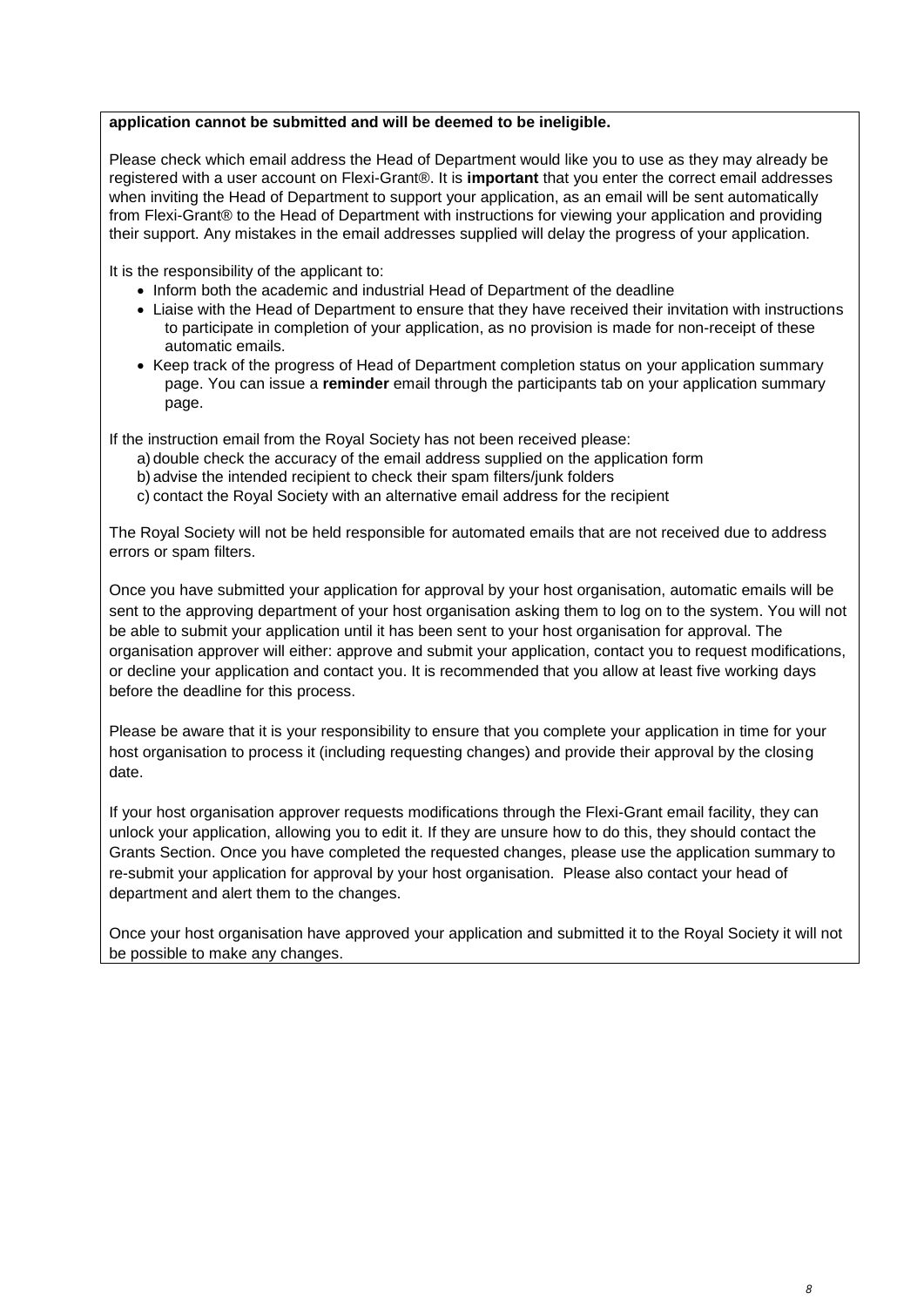| <b>Diversity Monitoring</b> |                                                                                                                                                                                                                                                                                                                                                                                                                                                                                                                                                              |  |
|-----------------------------|--------------------------------------------------------------------------------------------------------------------------------------------------------------------------------------------------------------------------------------------------------------------------------------------------------------------------------------------------------------------------------------------------------------------------------------------------------------------------------------------------------------------------------------------------------------|--|
| <b>Diversity Monitoring</b> | The Royal Society is committed to promoting diversity in UK science,<br>technology, engineering, mathematics, and medicine (STEMM) by seeking to<br>increase participation from under-represented groups. Please help us to monitor<br>how effectively we are doing this by providing the requested information. All<br>questions are mandatory. The information provided will form a confidential<br>statistical record in accordance with the Data Protection Act and will not be used<br>for any purpose other than analysis of the Society's activities. |  |
|                             | This information will be kept separately from the rest of your application and will<br>not be seen by those involved in the selection process, including referees etc.                                                                                                                                                                                                                                                                                                                                                                                       |  |
|                             | You must either complete the form or tick the boxes stating that you 'prefer not<br>to say'. If you do not select a box for each question, the system will regard your<br>application as incomplete and will not allow you to submit it.                                                                                                                                                                                                                                                                                                                     |  |
|                             | Please note, that where an application contains applicant and co-<br>applicant(s) details, all applicants will be expected to complete the<br>diversity monitoring form.                                                                                                                                                                                                                                                                                                                                                                                     |  |
|                             | The lead applicant and co-applicant(s) are restricted to completing and<br>viewing the diversity monitoring form that is relevant to them as<br>individuals. You are not permitted to view the information provided by the<br>other under this section of the application.                                                                                                                                                                                                                                                                                   |  |

You are advised to print a PDF version of your application and check it thoroughly (including uploaded PDF files) before you finally press submit.

# **5. Enquiries**

If you have any enquiries about the submission of your application or about the Flexi-Grant® process, please contact the scheme manager by email to [innovationgrants@royalsociety.org](mailto:innovationgrants@royalsociety.org)